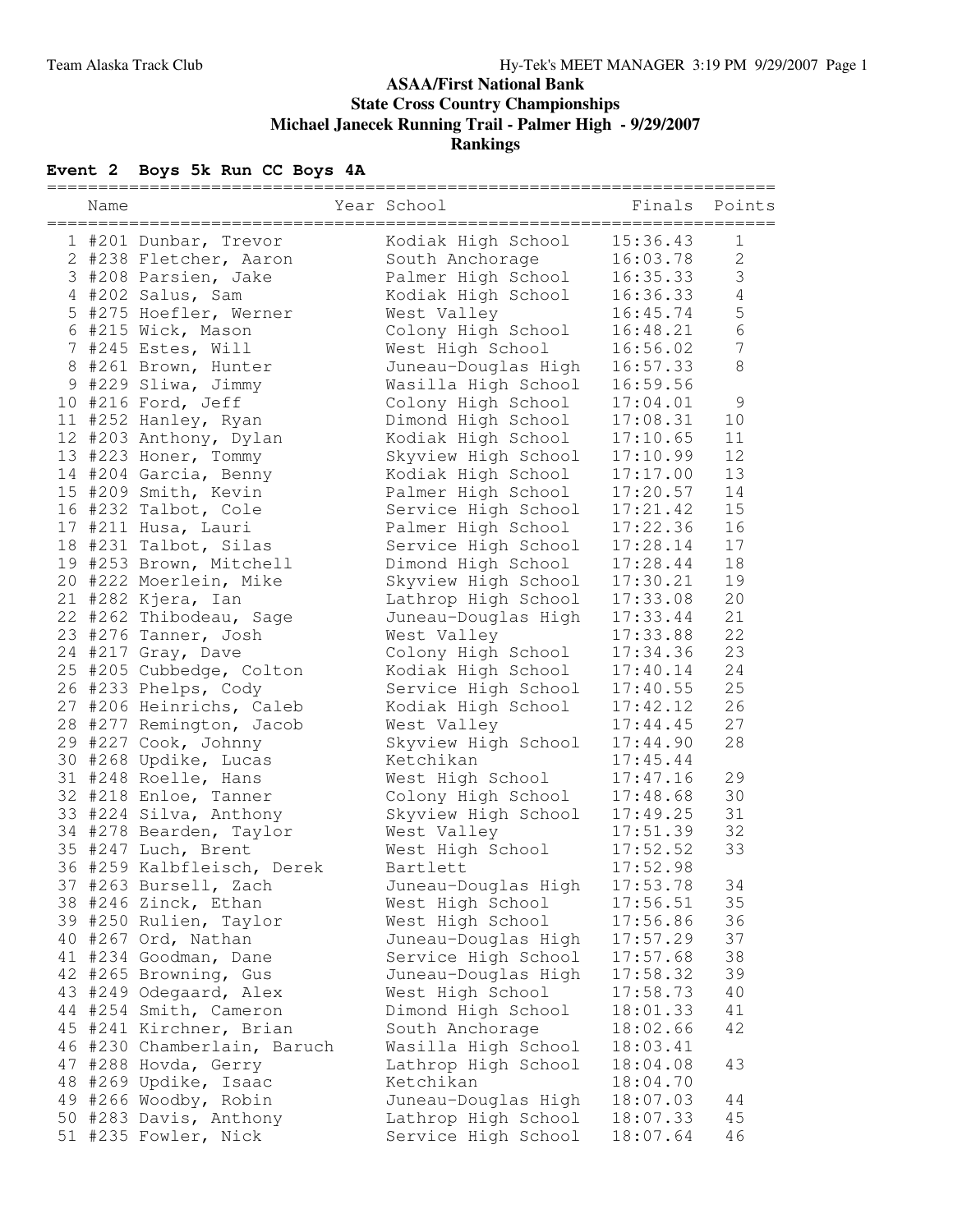### **ASAA/First National Bank State Cross Country Championships Michael Janecek Running Trail - Palmer High - 9/29/2007 Rankings**

# **....Event 2 Boys 5k Run CC Boys 4A**

|           | 55 #279 Kisken, Sawyer<br>56 #270 Alguire, Coleman<br>57 #225 Clancy, Keith<br>58 #240 Murphy, Kendall | West Valley<br>Ketchikan<br>Skyview High School                                                                          |                               |          |          |                      | 18:11.72<br>18:13.19<br>18:19.55                         | 50<br>51<br>52 |          |  |
|-----------|--------------------------------------------------------------------------------------------------------|--------------------------------------------------------------------------------------------------------------------------|-------------------------------|----------|----------|----------------------|----------------------------------------------------------|----------------|----------|--|
|           | 59 #207 Blott, Justin<br>60 #228 Guth, Anthony                                                         | South Anchorage 18:20.51<br>Kodiak High School 18:21.41<br>Skyview High School 18:21.91                                  |                               |          |          |                      |                                                          | 53<br>54       |          |  |
|           | 61 #213 Montgomery, Kevin                                                                              | Palmer High School 18:22.20                                                                                              |                               |          |          |                      |                                                          | 55             |          |  |
|           | 62 #244 Jonas, Spencer<br>63 #264 Stoops, Daniel<br>64 #284 Nugent, Pat                                |                                                                                                                          |                               |          |          |                      | South Anchorage 18:24.65<br>Juneau-Douglas High 18:30.27 | 56<br>57<br>58 |          |  |
|           | 65 #220 Reimer, Alex                                                                                   | Lathrop High School 18:34.69<br>Colony High School 18:35.26                                                              |                               |          |          |                      |                                                          | 59             |          |  |
|           | 66 #280 Durst, David<br>67 #287 Bishop, Kevin<br>68 #281 Mayo, Wyatt                                   | West Valley<br>West Valley                                                                                               |                               |          |          |                      | 18:39.23<br>Lathrop High School 18:39.64<br>18:42.08     | 60<br>61<br>62 |          |  |
|           | 69 #289 Ray, Joshua<br>70 #226 Janorschke, Alex<br>71 #285 Ginn, Zach                                  | North Pole<br>North Pole<br>Skyview High School 18:44.22<br>Lathrop High School 18:44.60<br>Service High School 18:45.25 |                               |          |          |                      | 18:43.04                                                 | 63<br>64       |          |  |
|           | 72 #237 Traver, Scott<br>73 #251 Wheeler, Scott                                                        | West High School 18:46.29                                                                                                |                               |          |          |                      |                                                          | 65<br>66       |          |  |
|           | 74 #255 Carpenter, Kyle<br>75 #258 Alward, Jake<br>76 #260 Samse, Tyler                                | Dimond High School<br>Dimond High School<br>Bartlett                                                                     |                               |          |          |                      | 18:48.54<br>18:52.67<br>18:56.77                         | 67<br>68       |          |  |
|           | 77 #243 Bailly, Jordan<br>78 #290 Dewilde, Gavin                                                       |                                                                                                                          | South Anchorage<br>North Pole |          |          | 18:59.18<br>19:00.29 | 69                                                       |                |          |  |
|           | 79 #256 Campbell, Kevin<br>80 #236 Kelly, Logan                                                        | Dimond High School<br>Service High School 19:09.44                                                                       |                               | 19:06.88 | 70<br>71 |                      |                                                          |                |          |  |
|           | 81 #242 Culver, Robinson<br>82 #286 Hovda, Robert<br>83 #221 Peshel, Rick                              | South Anchorage<br>South Anchorage 19:18.59<br>Lathrop High School 19:18.87<br>Colony High School 19:23.57               |                               |          |          |                      |                                                          | 72<br>73<br>74 |          |  |
|           | 84 #214 LaRue, Lance<br>85 #257 Lee, Kyle                                                              | Palmer High School<br>Dimond High School<br>Team Scores                                                                  |                               |          |          | 19:26.46<br>19:44.09 |                                                          |                | 75<br>76 |  |
| Rank Team |                                                                                                        |                                                                                                                          |                               |          |          |                      |                                                          |                |          |  |
|           | 1 Kodiak High School 53<br>Total Time:<br>1:24:20.55<br>16:52.11<br>Average:                           |                                                                                                                          | 1                             | $4 -$    | 11       | 13                   | 24                                                       | 26             | 53       |  |
|           | 2 Colony High School<br>Total Time:<br>1:27:26.09<br>Average:<br>17:29.22                              | 117                                                                                                                      | 6                             | 9        | 23       | 30                   | 49                                                       | 59             | 74       |  |
|           | 3 West Valley High School<br>Total Time:<br>1:28:07.18<br>17:37.44<br>Average:                         | 136                                                                                                                      | 5                             | 22       | 27       | 32                   | 50                                                       | 60             | 62       |  |